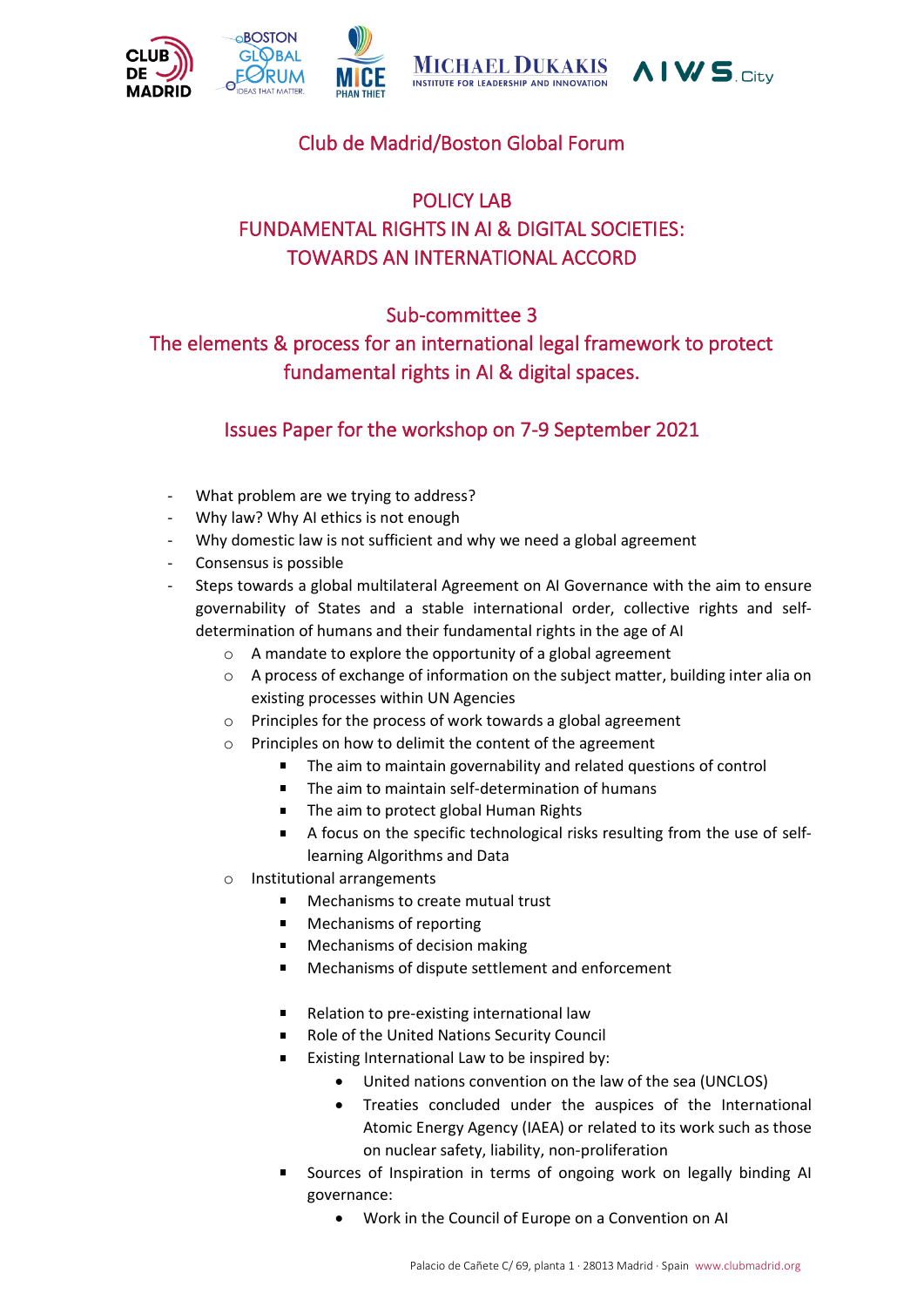

- Work in the European Union on an AI Act
- Chines work on AI Regulation

#### **What problem are we trying to address?**

The opportunities and risks of Artificial Intelligence (AI) seem limitless. While some believe that many of the most challenging problems of this world can be solved through or with the help of AI, other, such as Bill Gates, consider this technology also a risk alike to atomic power and atomic weapons.

There are a number of reasons why AI poses a global risk: First, AI is analysing data through Algorithms, which are supposed to learn, and thus improve their performance, beyond capabilities of humans. While today such performance of AI beyond capabilities of humans is normally limited to very specific tasks, there is a trend to the broadening of these tasks. It cannot be excluded anymore that a general AI is being developed, which surpasses all aspects of human intelligence and eventually thus could dominate humankind in all respects. The problem of control of AI in order to ensure that humans do not become objects of machine control and the ability of states to govern is not undermined has already been amply described in science. It is clear that technology alone cannot deliver such control to a sufficient extent.<sup>1</sup>

Second, much of Artificial Intelligence is and will be delivered and deployed via the Internet, across the borders of this world. It is thus a technology crossing borders in the virtual space without effective controls.

Third, AI is a technology, which is being developed by global corporations and states for various purposes and not limited to a sector. It is a multi-purpose technology, which has potential to scale globally in most areas of our lives, ranging from education and health via the production and delivery of media content and opinions, important for democracy, right through to the management of all essential infrastructures and military purposes. It is the sensitivity of the multiple contexts within which AI is deployed which requires to give its good functioning and governance highest attention. It is also clear that those who control the functioning of AI in sensitive sectors, including both states and global corporations, will command greatest power in this world.

Fourth, AI can be embedded in autonomous machines, which may cross borders in trade, crime or military operations, thus combining classical physical safety and security risks with the new risks of AI.

Fifth, AI performs often nothing more than large scale and rigorous optimisation. The large scale and global reach of AI programmes for optimisation may create major problems if they create disadvantages for many which are often invisible. For example, if AI optimises for one group, namely the owners of a cooperation, it may at the same time create major detriments to another group, for example workers. The power and scale of such rigorous, and often not visible optimisation, is a key global risk of AI, as it can create huge detriment to large groups of people on an unprecedented scale.

It is important to consider this cross border, global and multipurpose nature of AI in any attempt to assess risks and opportunities of AI. The world has become a community of risk, not only relating to COVID, but also relating to AI. And the scarcest resources is not the one next great idea in terms of a technological solution to a major global challenge, but the scarcest resource relating to AI is the ability

<sup>&</sup>lt;sup>1</sup> Iyad Rahwan a.o., Superintelligence Cannot be Contained: Lessons from Computability Theory, Journal of Artificial Intelligence Research 70 (2021) 65-76,

[https://pure.mpg.de/rest/items/item\\_3020363\\_8/component/file\\_3283858/content;](https://pure.mpg.de/rest/items/item_3020363_8/component/file_3283858/content) see also Stuart Russel, Human Compatible – AI and the problem of control, 2019, with references to reviews and different language versions a[t https://people.eecs.berkeley.edu/~russell/hc.html.](https://people.eecs.berkeley.edu/~russell/hc.html)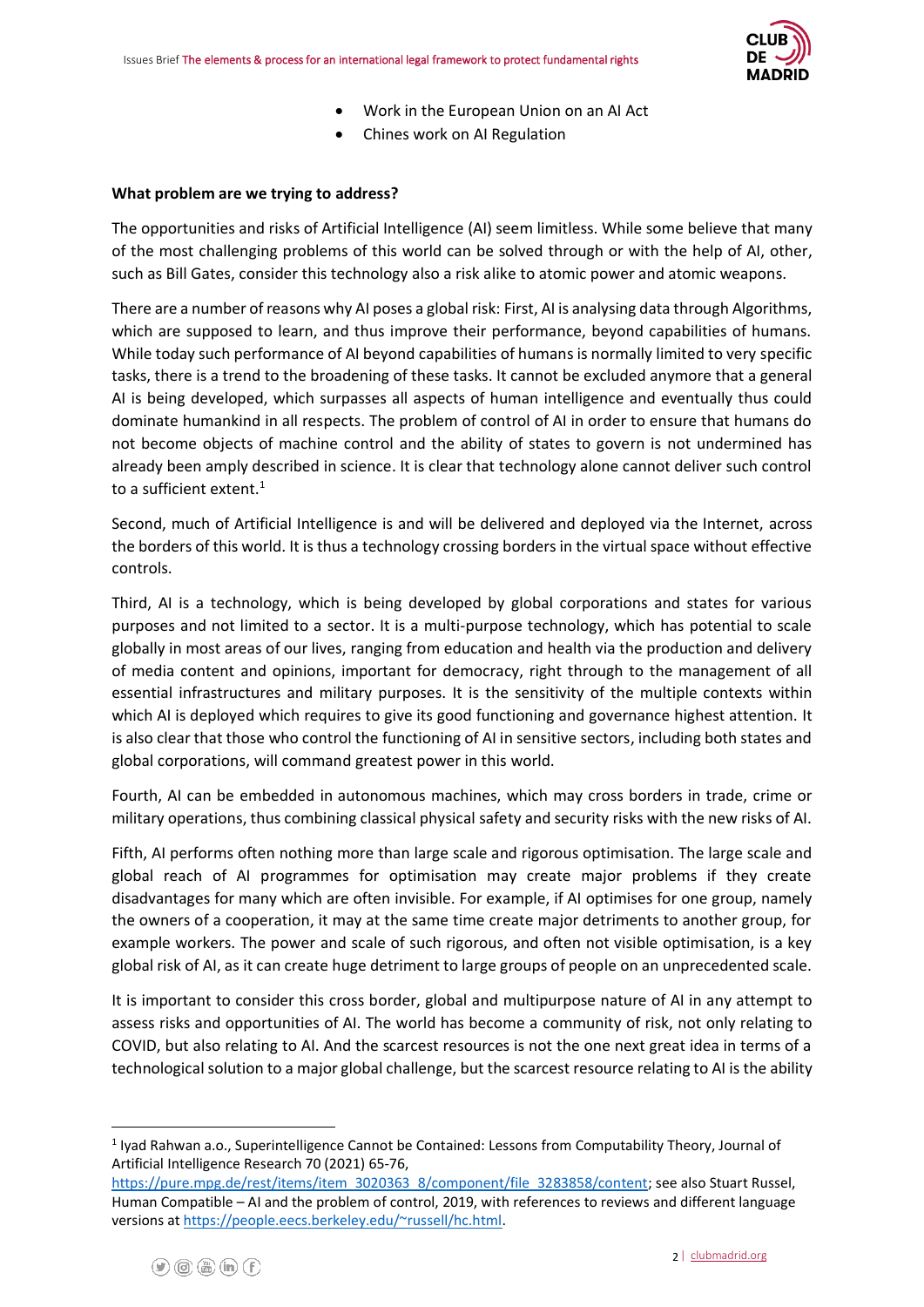

to agree, both within states and among states, on how to govern this new powerful and globally scaled multipurpose technology to the benefit of states and mankind.

It is before this background that we are discussing how to give an impetus to the international community to start work on a global multilateral agreement on the governance of AI.

In a world where even Member States of the UN opt for "club"/plurilateral models such as the G-20, and taking account of the reality that only a few countries in the world are actually producing AI products, it will be important to identify the right forum for such work to start. The fact that all states and all people of this world are likely to be affected by an omnipresent, multipurpose technology like AI is an argument to be considered in favour of placing such initial work under the auspices of the UN. In the course of this work, the question of the right forum to make progress will certainly arise repeatedly. One may also ask whether there is a group of countries which could act as catalysts for a global agreement.

Geo-techno politics must be factored in. This includes the growing discontent with China's growing role in UN agencies and on AI innovations and their use to control people and society.

Also, it is generally considered that developing nations align with China's critiques of the prevailing approach to global governance/multilateral governance. The 'G77' is often overlooked in these discussions. While not necessarily major AI producers, they are the market base for which the major producers (US, Europe, China) will be gunning for market share. As they are thus affected, their voice must be heard.

#### **Why law? Why AI ethics is not enough**

How a rights based global agreement will fare in the world that is laden with norms, non binding agreements and models of AI Governance outside the scope of state law is a crucial question. There have been over the last decade numerous attempts to create an Ethics of Artificial Intelligence. Corporations developing AI, in order to shoulder their responsibilities and to give orientation to their Engineers, but also states and multilateral organisations, either to prepare or to substitute legislation, have driven these efforts. The number of publications on AI Ethics in the academic field has become hard to follow. There are now more than 80 catalogues of Ethics for AI. Many of their principles overlap in general, but there are also many differences in important details.

Some of the Ethics Codes of Conduct have been accompanied by governance structures within corporations. However, some of these structures have been abandoned again or have been criticized as ineffective. There is also an emerging concern among business about free riders who will not commit to voluntary codes of Ethics, thus putting into question the level playing field of markets and competition.

The ethics community has a moral hazard when it comes to advocating for law as an instrument to govern AI. It is notable however on the other hand that some ethics committees have called for law to be put in place, in order to ensure the democratic legitimacy, the binding nature of the rules and enforceability of AI governance rules against even the most powerful corporations but also the many potential free riders.

Considering the high potentials as well as high risks associated with AI, and the concerns of business relating to a level playing field for AI, in the European Union a consensus has emerged that binding law is necessary, and that the previous AI ethics and governance exercises on the level of the European Union and elsewhere were a good preparation in terms of identifying the challenges which need to be addressed in law. The European Commission has for this reason proposed an AI Act, which is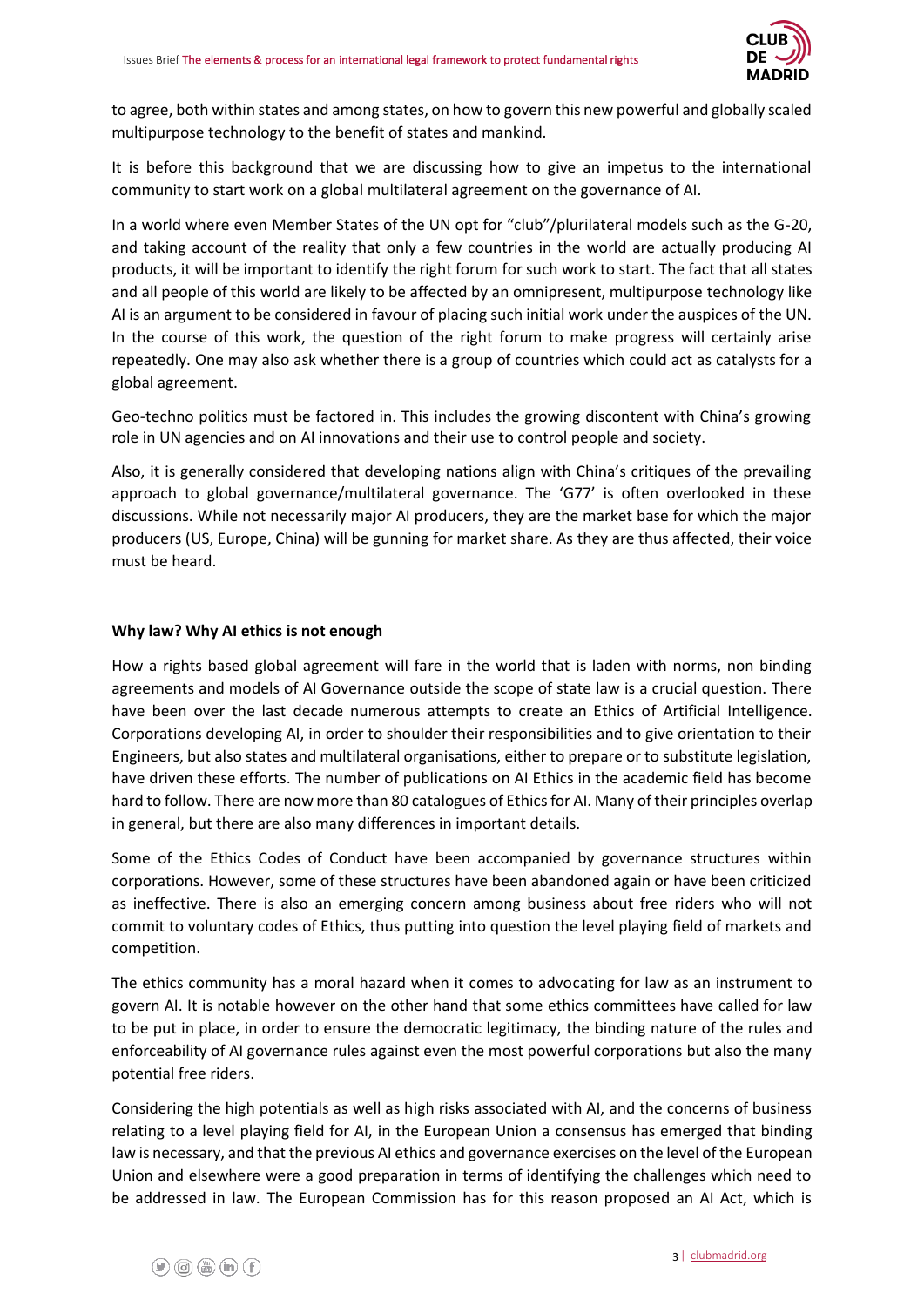

presently being negotiated by the legislators. Similar considerations have led the broader Council of Europe to start exploratory work towards a binding Convention on AI.

Much of the private self-governance and non binding rules have value in terms of issue spotting and directional orientation. However, these non-binding instruments alone have not delivered the legal certainty and level playing field, which are necessary to both ensure that technology development can thrive and that this progress is to the benefit of humankind, thus in particular that risks arising from the new technologies and related business models are sufficiently addressed and mitigated.

#### **Why domestic law is not sufficient and why we need a global agreement**

On the global Level, both the OECD and the G-20 have already recognised the need for common principles on AI Governance. However, the texts adopted in these fora, while giving orientation to corporations, engineers and domestic lawmakers, suffer from the same deficiency as ethics codes: They only have a character of a political appeal, do not carry democratic legitimacy nor binding nature or enforceability. Executives, not legislators, which normally ratify international law obligations, have thus signed them.

Domestic law, which only the European Union is presently negotiating among legislators, will not be able to fully address the global scalability and cross border nature of AI. In order for all states to be certain that the ability to govern will not be undermined through AI being either used with intent for this purpose or getting out of control and thus undermining governability, it is necessary to create rules and structures through which states can support each other in maintaining control over AI, to the benefit of governability and human rights, thus mankind. Only international law which sets out basic substantial principles for this purpose as well as institutions and mechanisms sufficiently developed to be able to deal with the power accruing to hose developing and controlling AI will be able to serve this purpose.

It is important that the great powers of this world as well as small states all sign up to such a global agreement, as AI can be developed and deployed all over the world, with impacts in all other parts of this world. Legitimacy for establishing an international legal framework arises out of the common interest in governability of states, a peaceful international order and giving effect to existing rules of international law in the technical age, in substantive terms, and in procedural terms, as in all international law, from the ratification by legislators.

Considering that much power arising with AI is in the hands of private companies, the question arises whether these companies should be directly bound by a global agreement and how this could be made possible. Rules directly applicable to private parties can arise from international law. The alternative to this is an international agreement in which states take the obligation to enforce certain rules against private actors under their jurisdiction. In *fine* the state enforcement against private parties of any rules agreed will be key in both cases to give effect to binding rules.<sup>2</sup>

#### **Consensus is possible**

Since 2019, successive exercises of consensus building on principles for AI have demonstrated that a global consensus is possible. While none of these texts is binding, they show that the international community is learning about the opportunities and risks of AI. And they express a need to increase

<sup>2</sup>

https://scholarship.law.georgetown.edu/cgi/viewcontent.cgi?article=1987&context=facpub&httpsredir=1&ref erer=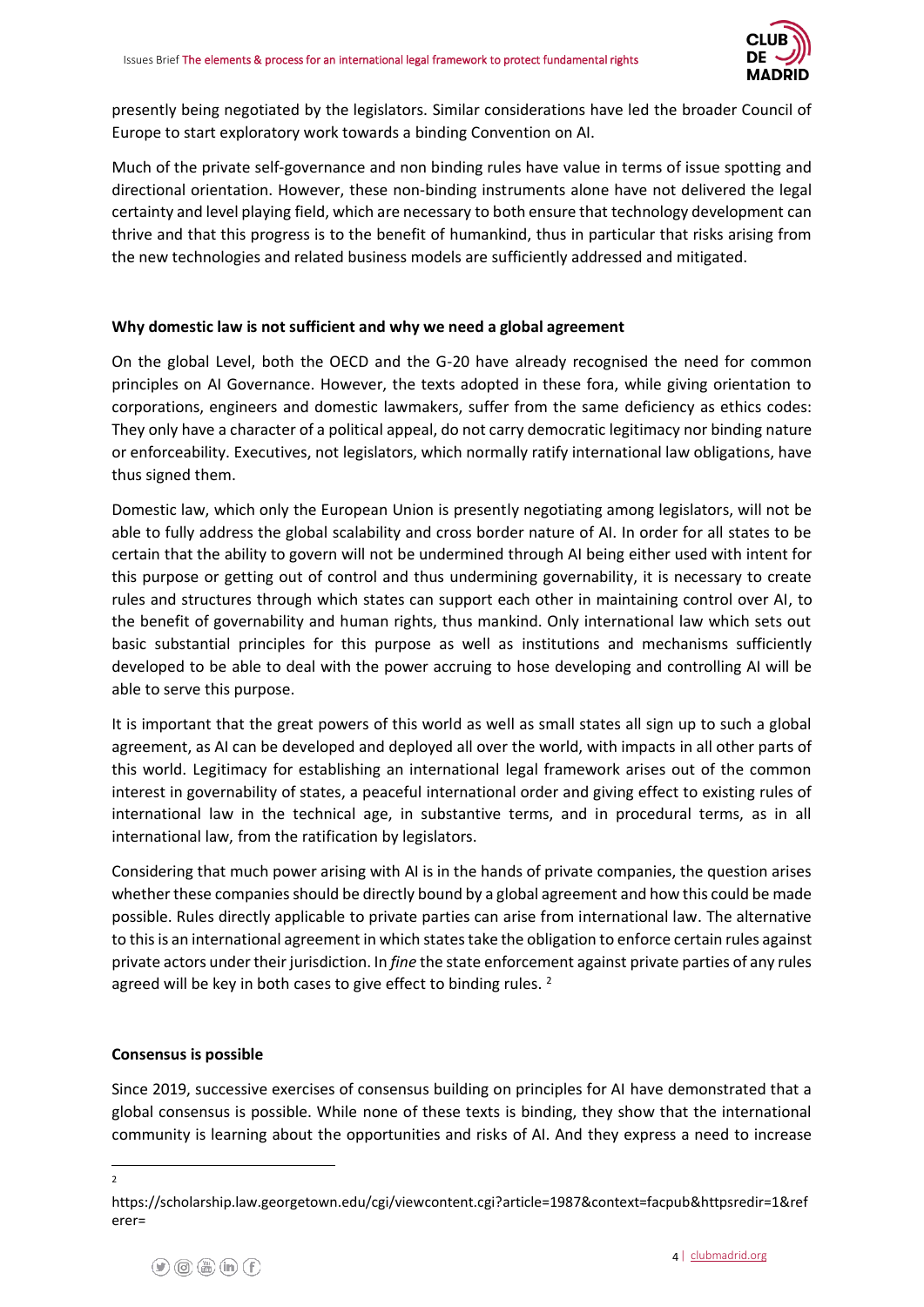

precaution, in light of the COVID experience as well as increasing potentialities of AI and related risks studies, while keeping the way open for the development of AI in the best interest of mankind. In 2019 the OECD Council adopted Recommendations on Artificial Intelligence<sup>3</sup>, after long negotiations. While the US had initially opposed the adoption of the principles, it eventually agreed, in a remarkable turn of position. On this basis, the G 20 adopted its human – centred AI principles.<sup>4</sup>

In the run up to the EU – US Summit in Brussels on 14 June, a group of academics from the US and the EU produced a Manifesto "In defence of Democracy and the Rule of Law in the age of AI". This manifesto sets out proposals for legal action related to AI and digital technology and thus marks a new emerging consensus across the Atlantic.<sup>5</sup> Academic consensus does not often lead to political consensus. But the manifesto, signed in the meantime by academics also from other continents, is a sign that the unbridgeable gap which existed in the time of President Obama on regulating the digital economy between the EU and the US is being closed. The manifesto followed the invitation to the US by President of the European Commission Ursula Von der Leyen to start work on an AI Agreement: "We want to set a blueprint for regional and global standards aligned with our values: Human rights, and pluralism, inclusion and the protection of privacy", she said when accepting the World Leader for global Peace and Security award from Governor Dukakis at the Boston Global Forum. <sup>6</sup>

More recently, in July 2021, the UNESCO Representatives of Member States agreed on a draft recommendation on AI governance, to be submitted to the General Conference of UNESCO Member States in November 2021 for adoption. UNESCO is now calling for an international regulatory framework to ensure that AI benefits humanity as a hole.<sup>7</sup>

Both China and Russia are Members of UNESCO. It remains to be seen whether on ministerial level they join the UNESCO consensus. There are clear however signs of the Chinese government increasingly understanding the need to regulate the digital economy, for various reasons, which include governability in light of the technological and economical power being concentrated through AI. Also the Russian Prime Minister Putin has taken a stance on the need for rules and limitations on  $Al.<sup>8</sup>$  While these are just initial indications, maintaining governability in light of technologies, which may become autonomous to an extent that makes control impossible, may be a common concern of many governments, including China and Russia. Maintaining governability could thus be a starting point for work towards a consensus on a broader rights based global agreement on binding rules for AI.

### **Next Steps and issues to be addressed on the way to a global agreement on AI**

o A mandate to explore the opportunity of a global agreement

This mandate should be focussed on making more concrete the understanding of states how far they are already becoming a global community of risks, and thus how far their common interest in global and binding governance rules as well as international mechanisms to enforce these rules in practice go.

o A process of exchange of information on the subject matter

<sup>3</sup> https://www.oecd.org/going-digital/ai/principles/

<sup>4</sup> [https://www.mofa.go.jp/files/000486596.pdf,](https://www.mofa.go.jp/files/000486596.pdf) point 3.

<sup>5</sup> https://www.aiathens.org/manifesto

<sup>6</sup> https://ec.europa.eu/commission/presscorner/detail/en/speech\_20\_2402

<sup>7</sup> https://en.unesco.org/artificial-intelligence/ethics

<sup>8</sup> https://voicebot.ai/2020/12/10/russian-president-vladimir-putin-rejects-idea-of-ai-politician-in-interviewwith-sberbank-voice-assistant/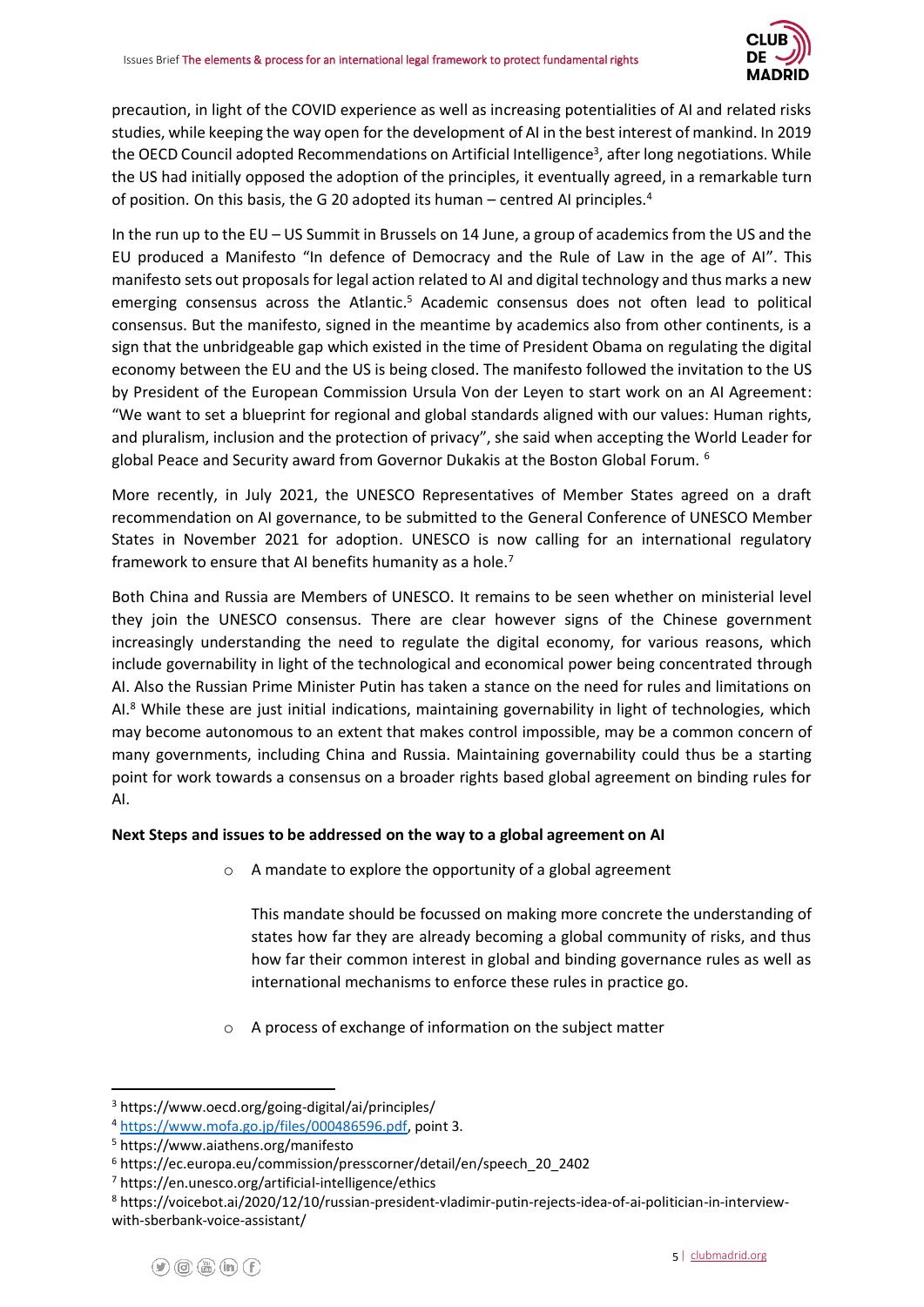

The process of exchange of information should go beyond the United Nations SG Roadmap for Digital Cooperation,<sup>9</sup> in which AI is one topic. It should focus on existing and future capabilities of AI and the related risks, in particular the problem of control of AI and the challenge of establishing global governance of AI. The process should be open to states, academia, civil society and business. Its aim is to increase the global understanding of risks related to AI and what global governance rules and movements to implement such rules (e.g. a Global Alliance for Digital Governance) will be necessary. 10

Principles for the process of work towards a global agreement

The work towards a global agreement should be open to all interested stakeholders, but run by the Secretary General and a group of lead States. It should in a first step aim to identify existing principles under international law and international human rights law which may be put in question or suffer in their implementation from AI and what legal rules and mechanisms are necessary to address these challenges.

- $\circ$  An early agreement should be sought on principles on how to delimit the content of the agreement
	- $\blacksquare$ The aim to maintain governability and related questions of control of AI by humans (rather than humans being controlled by AI).
	- The aim to maintain self-determination of humans
	- The aim to protect universal Human Rights aligned with the HR conventions
	- A focus on the specific technological risks resulting from the use of selflearning Algorithms and Data, already identified by professional associations<sup>11</sup> and science<sup>12</sup>, as well as a complementary, lateral risk assessment, incorporating (geo)political, economic and sociocultural risks posed by AI.
- $\circ$  An early agreement should be sought that Institutional arrangements must be put in place to ensure compliance with the legal principles of the agreement, such as:
	- Mechanisms to create mutual trust
	- Mechanisms of reporting  $\blacksquare$
	- Mechanisms of decision making among parties
	- Mechanisms of dispute settlement and enforcement
	- Mechanisms to enforce directly against private parties under certain conditions, given their relevance in the field of AI

The Relation to pre-existing international law and a possible role of the United Nationals Security Council in relation to the enforcement of the AI Agreement should be explored.

<sup>9</sup> https://www.un.org/en/content/digital-cooperation-roadmap/

<sup>&</sup>lt;sup>10</sup> See on this also the United Nations Centennial Initiative and the volume of reports on "Remaking the World – Toward an Age of Global Enlightenment", 15. July 2021,

<https://bostonglobalforum.org/publications/remaking-the-world-the-age-of-global-enlightenment-2/> .

<sup>11</sup> https://standards.ieee.org/industry-connections/ec/autonomous-systems.html

<sup>12</sup> https://futureoflife.org/data/documents/research\_priorities.pdf?x72900